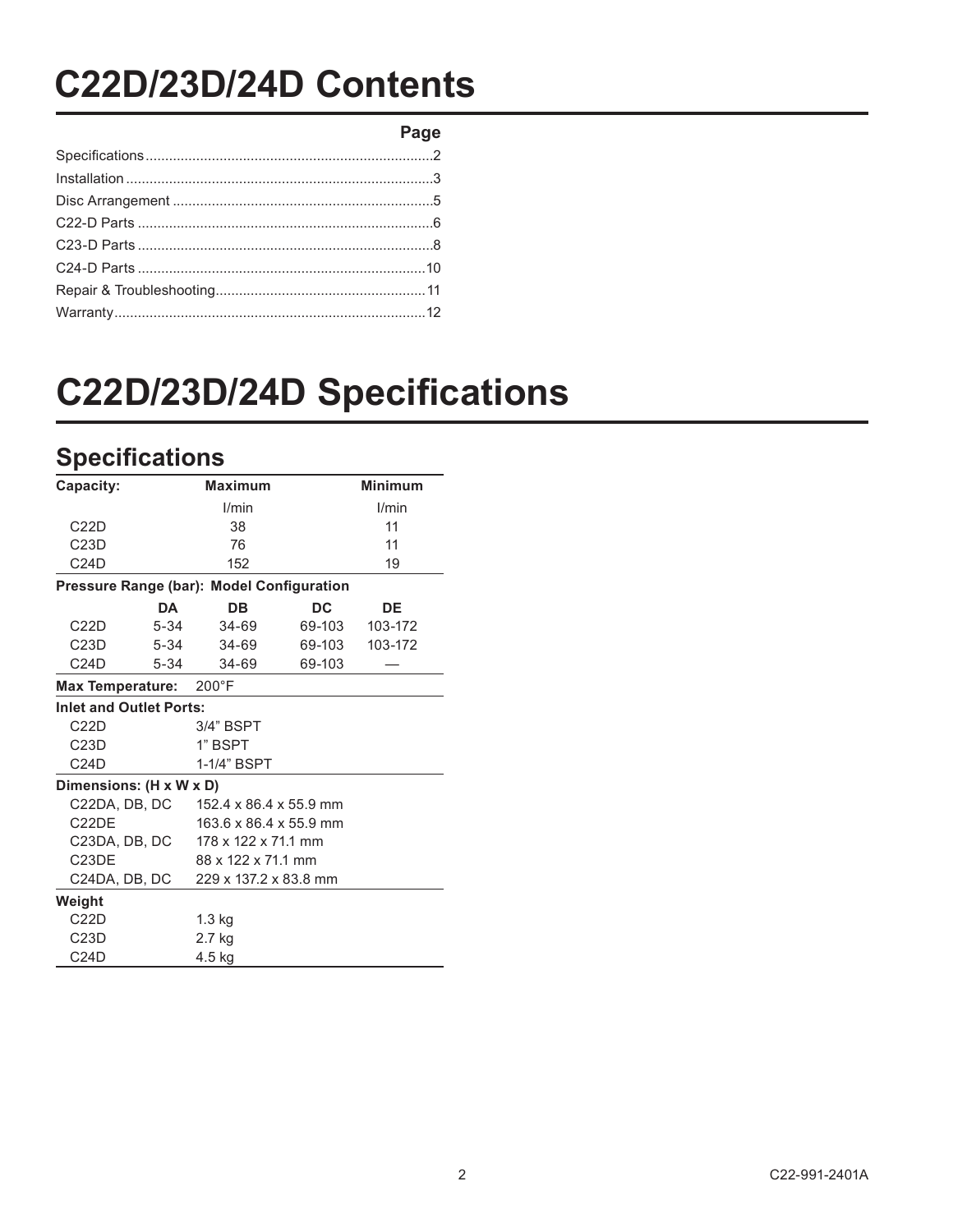# **C22D/23D/24D'Installation**

#### **Location**

The Bypass Pressure Regulating Valve prevents system pressure from exceeding a preset maximum. As the system approaches this maximum pressure, excess fluid is bypassed (to a supply tank, or to the pump inlet). This prevents overpressurization and system failures.

Install the regulating valve between the pump outlet (as close to the pump as possible) and any shut-off device in the discharge plumbing. It may be located in the discharge line, or **off-line**:

- If in-line, use either of the horizontal ports as the inlet and the other as the outlet:
- If off-line, use either of the horizontal ports as the inlet and plug the other one.

The **bottom** port is always the bypass port.

## **Mounting Position**

The preferred mounting position is vertical with the adjusting bolt at the top.

#### **Connections**

For best operation, the bypass line should return to the supply tank. If you must plumb the bypass line back to the pump inlet instead, have it enter the inlet line as far from the pump as possible. Contact the pump manufacturer, as a pressure regulator may be required in the pump inlet.

The bypass line should be as large as the ports of the regulating valve. Do not install shutoff valves or other restrictions.

Install a high-quality industrial pressure gauge in the discharge system to monitor system pressure. Failure to do so may result in overpressurization and premature failure of pumping system components.

For smoothest operation and minimal pressure spiking when the discharge system is closed (closed gun, plugged nozzles, valve closed), about 10% of the rated flow of the regulating valve should be bypassed at all times.

**Example: With the C22D valve (rated at 38 l./m), 3 l./m should** be bypassing at all times during operation. If the desired spray gun delivery is 22 l./m, then the pump should deliver 26 l./m (22 l./m to the gun and 4 l./m to be bypassed). The nozzle orifices should be properly sized for 22 l./m delivery at the desired pressure; the pump RPM for 26 l./m; and the pump HP for 26 l./m at the bypass pressure (bypass) pressure is higher than nozzle pressure).

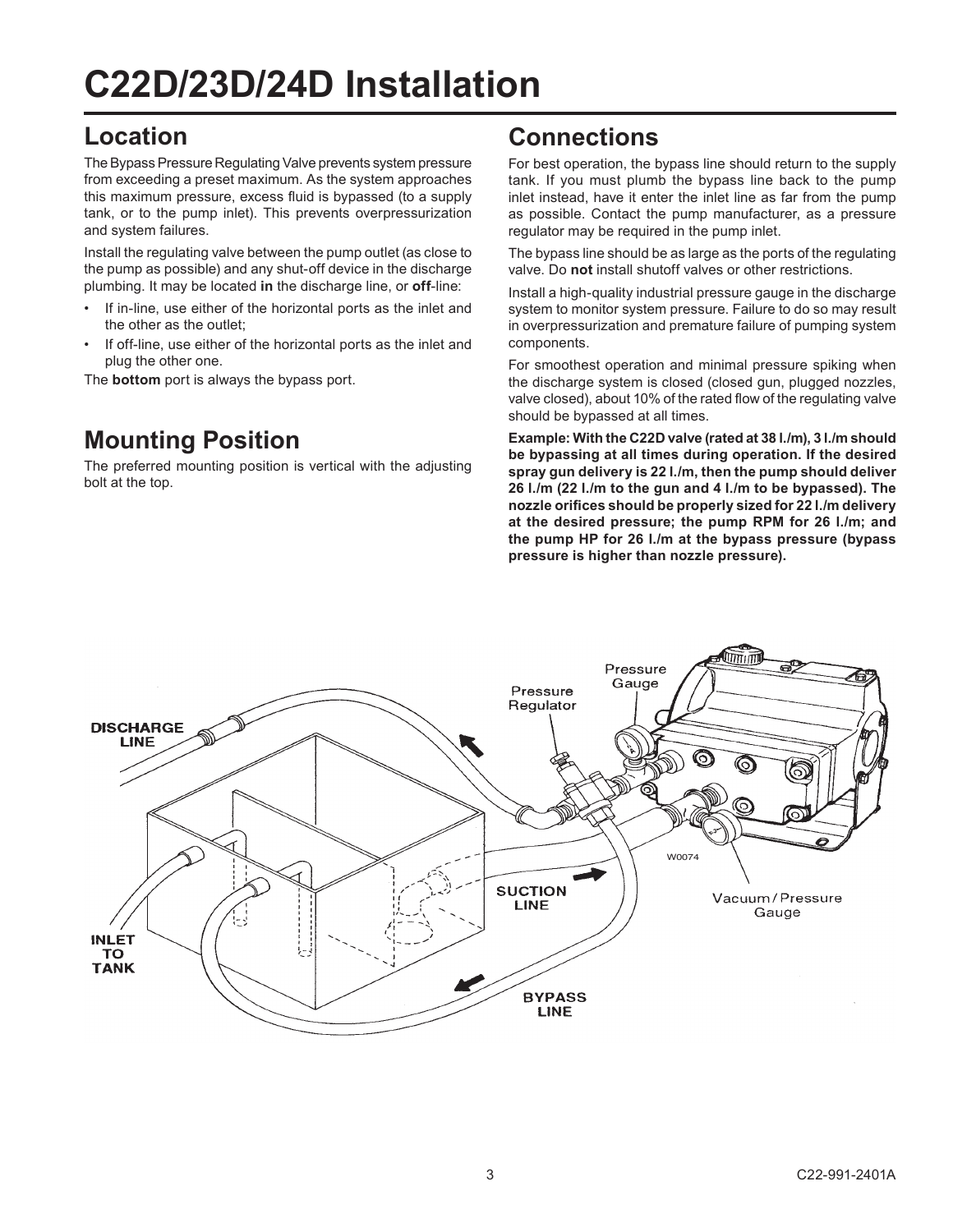# **C22D/23D/24D'Installation**

## **Pressure Adjustment**

#### **Systems'***with%***Shutoff'Guns'or'Valves**

- 1. Turn off the system.
- 2. Turn the adjusting nut counterclockwise until there is no longer any pressure on the springs in the regulating valve.
- 3. Close the discharge line.
- 4. Be sure the piping and all valves and nozzles are open. With an accurate pressure gauge installed in the system, start the system and let it run for a few minutes to remove any air.
- 5. When all air has been removed, begin turning the adjusting nut clockwise until the desired bypass pressure is reached. **Do'not'exceed'the'maximum'rated'pressure'of'the'pump'** or the regulating valve!
- 6. Open and close the discharge line 3 or 4 times. Re-check the bypass pressure each time, and readjust if necessary. Turn the adjusting nut clockwise to increase or counterclockwise to reduce the pressure.
- 7. Check that the fluid bypass is continuous and adequate. With guns or valves open, you should be bypassing about 10% of the rated flow of the regulating valve (see the Example above). If the system discharge pressure is less than desired when 10% of the flow is bypassing, check the pump speed and delivery and the size of the nozzle or system orifice.
- 8. When both the bypass pressure and the flow have been set, turn the locknut clockwise to lock in the adjustment.

# **Systems'***without***'Shutoff'Guns' or'Valves**

Note: When making this adjustment, you must be able to observe the amount of fluid being bypassed.

- 1. Turn off the system.
- 2. Turn the adjusting nut counterclockwise until there is no longer any pressure on the springs in the regulating valve.
- 3. With an accurate pressure gauge installed in the system start the system and let it run for a few minutes to remove any air. The full flow of the pump should be bypassing.
- 4. Be sure all nozzles are open.
- 5. When all air has been removed, begin turning the adjusting nut clockwise until the desired bypass pressure is reached, or until no fluid is being bypassed - whichever occurs first. Do not exceed the maximum rated pressure of the pump or the regulating valve!
- 6. If the system discharge pressure is less than desired, check the pump speed and delivery and the size of the nozzle or system orifice.
- 7. When both the bypass pressure and the flow have been set. turn the locknut clockwise to lock in the adjustment.